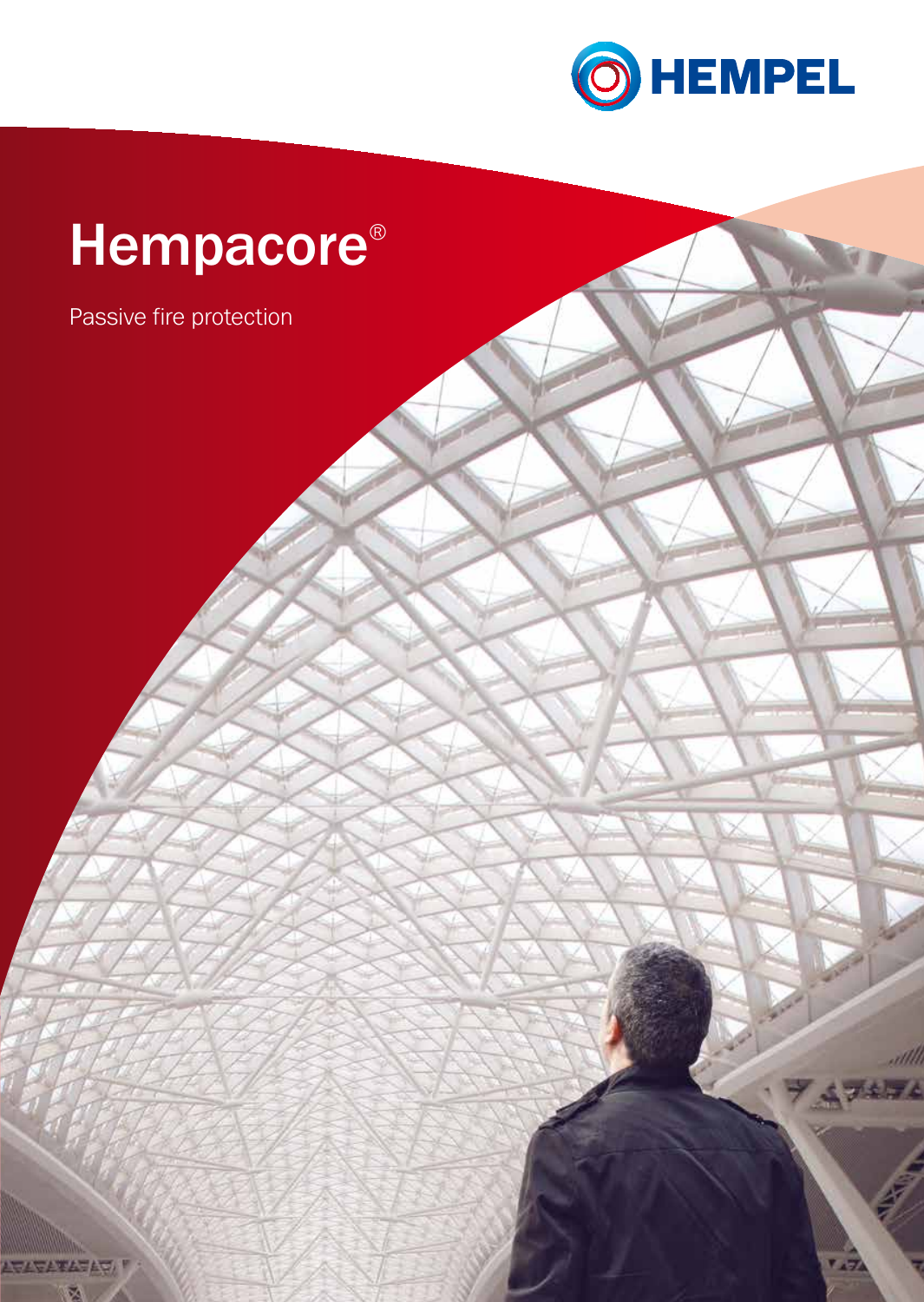# World-leading coatings supplier

Hempel was founded in 1915 and today we rank among the world's leading manufacturers and suppliers of protective coatings. We offer advanced performance solutions to protect your assets in challenging environments in the protective, marine, container, decorative and yacht segment. We are present in 80 countries and have over 6,000 employees, 28 factories, 48 sales offices and more than 150 stock points.

### Proven performance

Our history is rooted in protective coatings for the extreme conditions, so you can be assured that we offer trusted technology, expert technical service and reliable solutions. We have a full range of coatings that offer a winning combination of high performance protection and optimised application.

### **Research and development**

With 10 global research and development facilities. Hempel works locally with you to provide the right solution for your project. Our research and development teams are committed to continuous development of innovative and effective speciality coatings to give you durable protection in aggressive industrial environments.

The addition of a new fire protection laboratory in Spain includes an advanced testing area with furnaces, pilot manufacturing and application in an impressive 1000m<sup>2</sup> area, giving even greater opportunities to advance our intumescent product offering.

### **Professional technical service**

Hempel's multinational, globally based technical service teams are uniquely positioned to ensure the smooth running of your project. From planning to completion, specification to application, we have key people to support you both off and on-site. 24 hours a day.

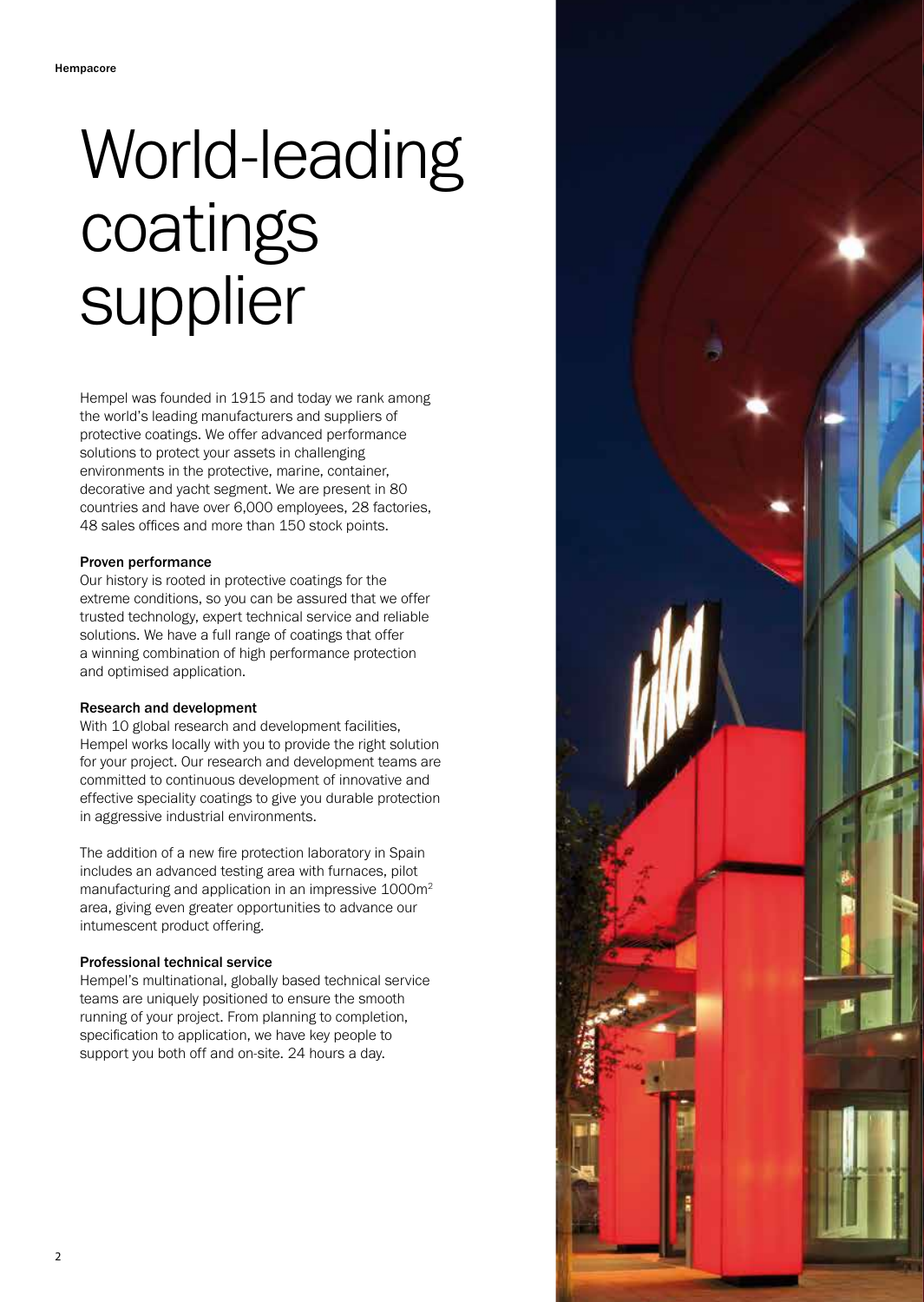![](_page_2_Picture_0.jpeg)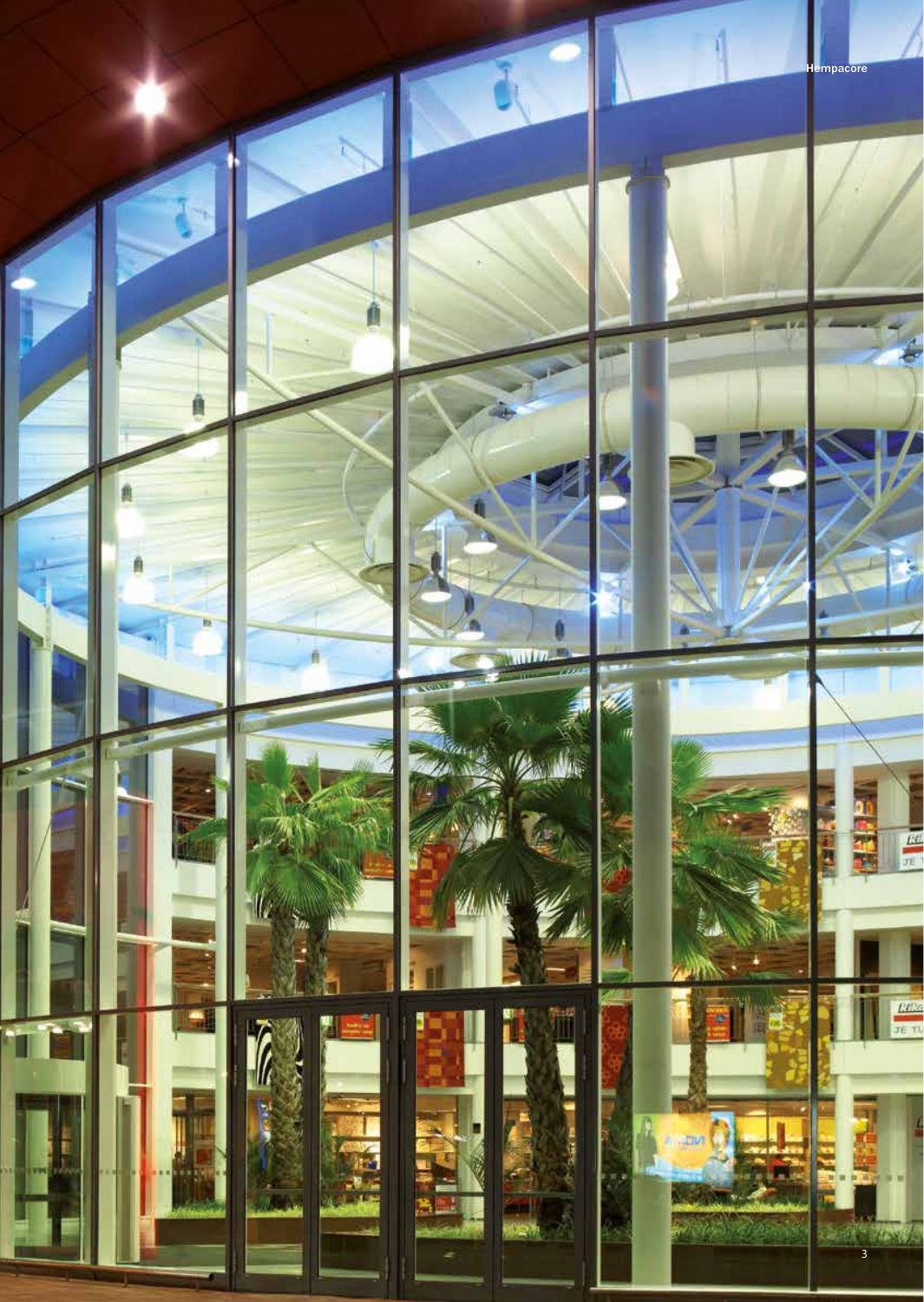# The core of fire protection

The intumescent coatings of our Hempacore range offer passive fire protection that lengthens the time a steel structure will remain intact during a fire. They provide longer evacuation times and allow emergency personnel more time to respond. That means that these advanced coatings solutions not only help to protect investments, but can potentially save lives.

Hempacore provides passive fire protection up to 150 min of cellulosic fire. Manufactured using high-quality raw materials, they give a high performance with low dry film thickness and fast drying times. We also offer coatings suitable for both on-site and in-shop applications.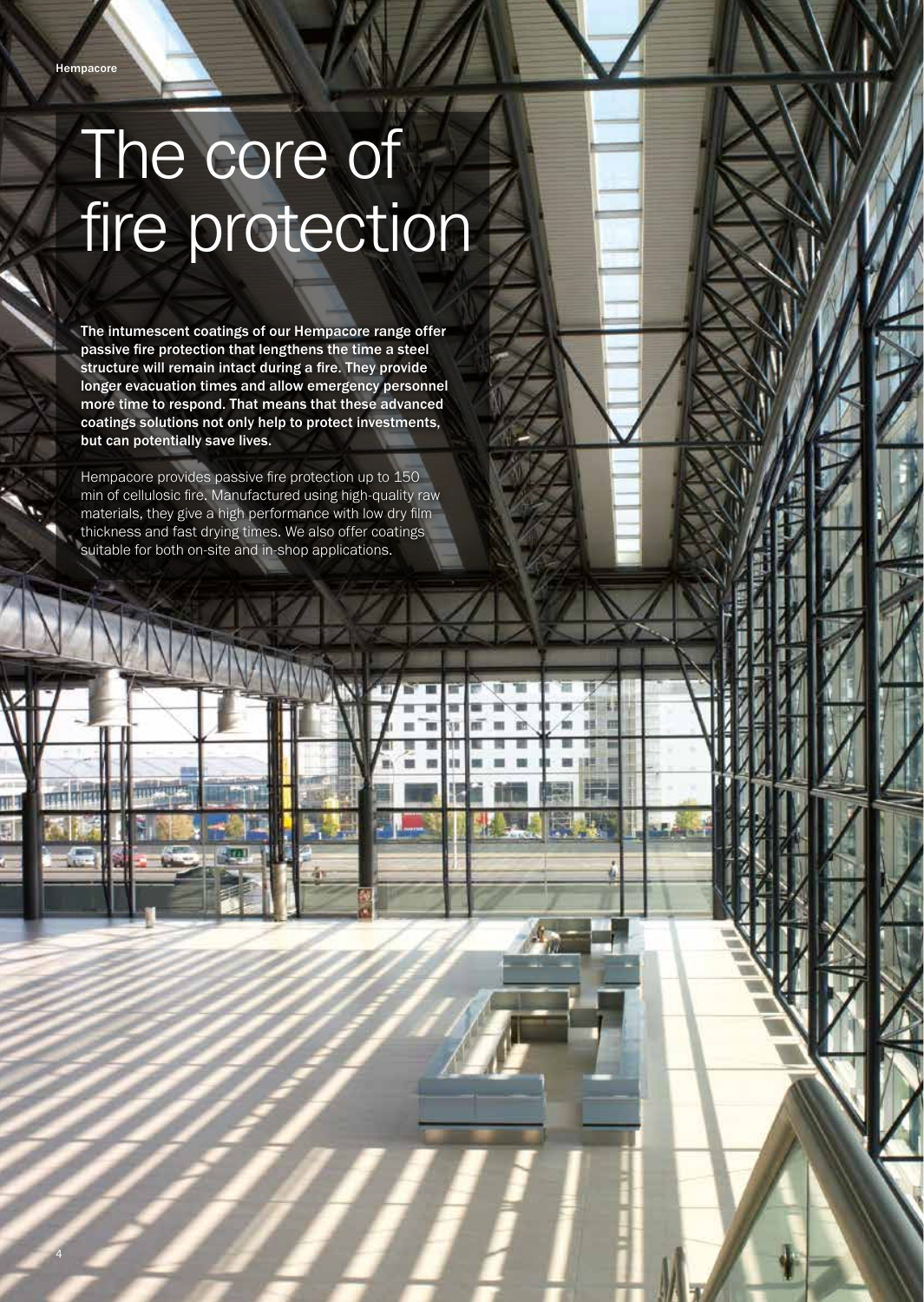![](_page_4_Picture_0.jpeg)

# Core benefits

Developed to optimise the safety of structures in the civil construction segment, Hempacore is also designed to make the application process easy and efficient.

By choosing Hempacore for your project, you can profit from the following core benefits:

### **Durability**

Hempacore products feature excellent toughness to ensure effective performance. Thanks to high quality raw materials they maintain their protective properties for many years to come. They can also contribute significantly to minimising any potential damage related to transportation, handling and weather exposure during the construction phase. You can count on Hempacore's quality to last.

### **Efficiency**

Our expertise comes as standard with our intumescent solutions and you can count on us to make the process from specification to the end result as smooth as possible. You not only get products that increase productivity and minimise downtime, you also get the information and service that makes using them easy.

### Flexibility

Our Hempacore range makes finding the right solution simple. Each coating covers a wide range of needs, so it takes fewer choices to meet all project challenges.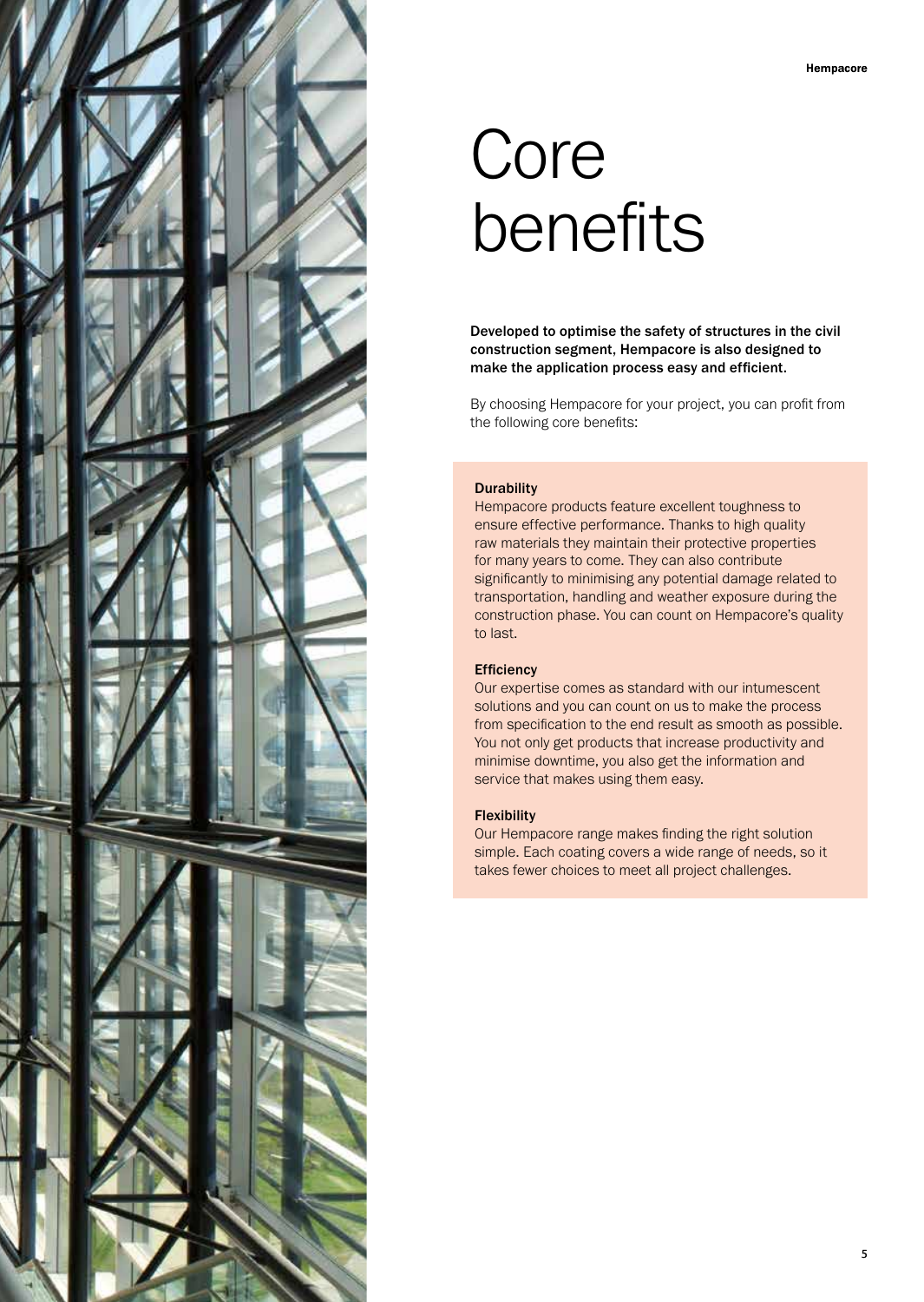![](_page_5_Picture_0.jpeg)

### Hempacore has you covered

Our Hempacore range helps to protect structural steel both inside and out, including:

- industrial halls
- public buildings
- stadiums
- exhibition halls
- airports
- railway stations
- supermarkets

### Full system supplier

We have a broad range of primers and topcoats that are approved for use with Hempacore, giving us the flexibility to tailor-make a coating solution to fit any project. Having one supplier makes it easier for you to get the ideal coating combinations and you are assured that they are fully compatible.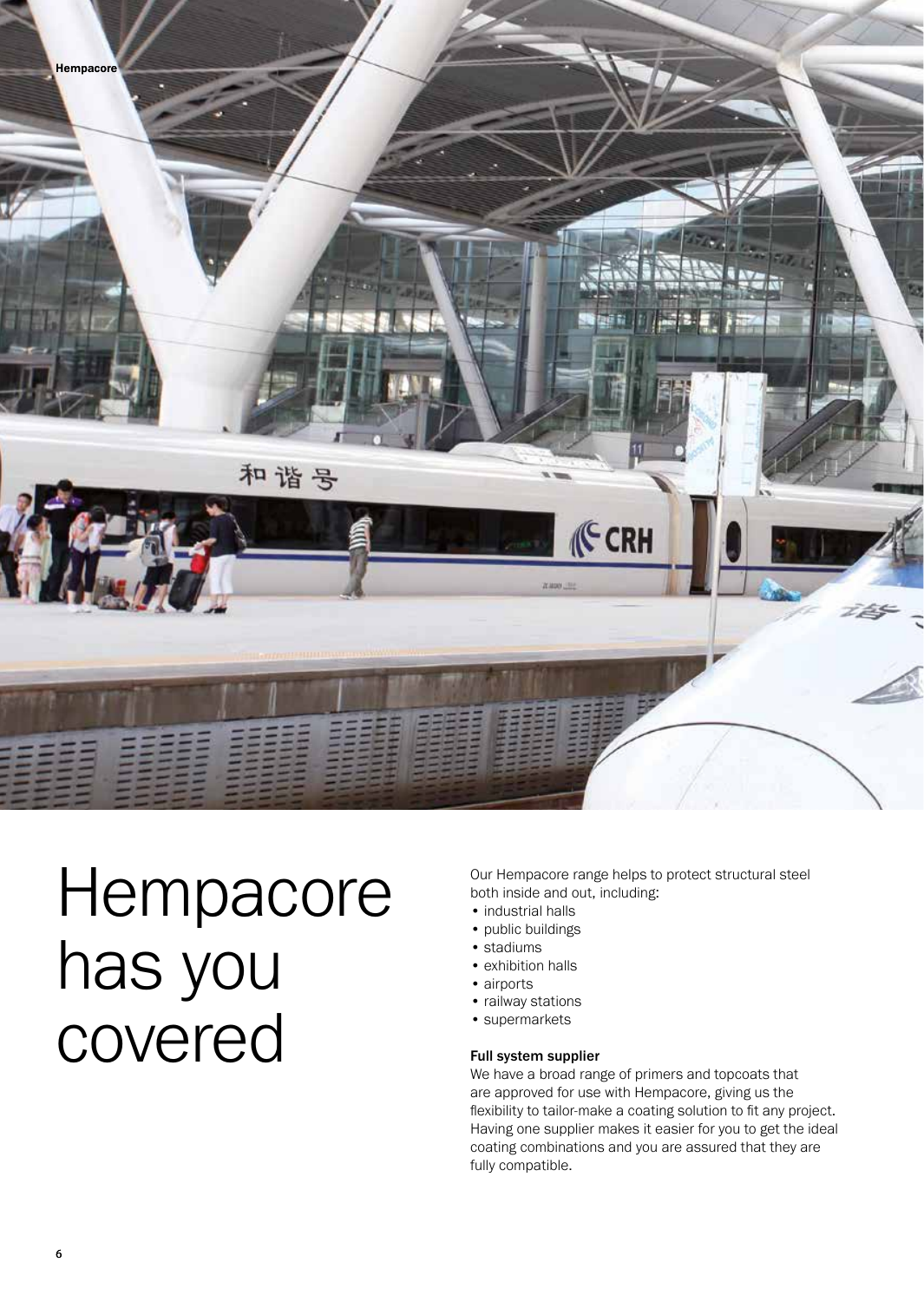![](_page_6_Picture_0.jpeg)

### Excellent application properties

Hempacore is designed with the applicator in mind.

- Competitive loadings give good fire protection performance at low DFT's
- High maximum dry film thickness per coat
- Wide application window to enable great working flexibility
- Easy application across wide temperature range
- Fast drying products
- Durable coatings that are less sensitive towards weather and potential damage during transportation and construction
- Products with a wide range of approvals to help you to minimise stock levels

### Engineering support

Our specialists are ready to support your project from the initial stages. Just provide us with the project data and we will use our own dedicated specification software to propose the right solution for you. Our specialists ensure all factors are taken into account, such as the required fire protection properties, the architecture of the structure, profile types, application techniques, transport methods, local weather conditions, legislation, aesthetic and economic aspects of the whole project.

### Long lasting protection and aesthetic appearance

Not only do you benefit from high corrosion resistance and passive fire protection, but you also achieve your desired decorative effect. Using our tailor-made coating combinations you can have a smooth and tough finish in any shade with excellent colour and gloss retention.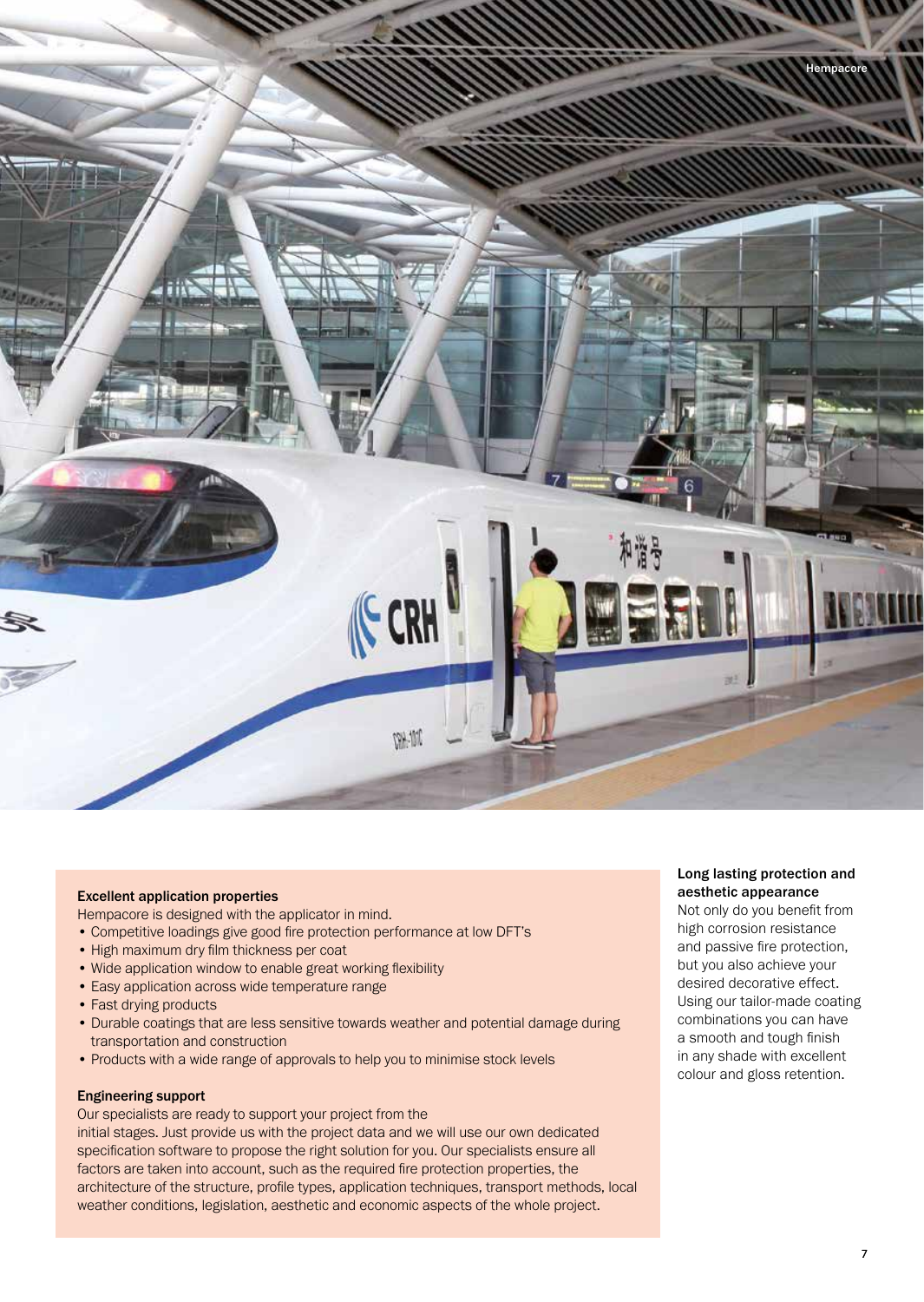8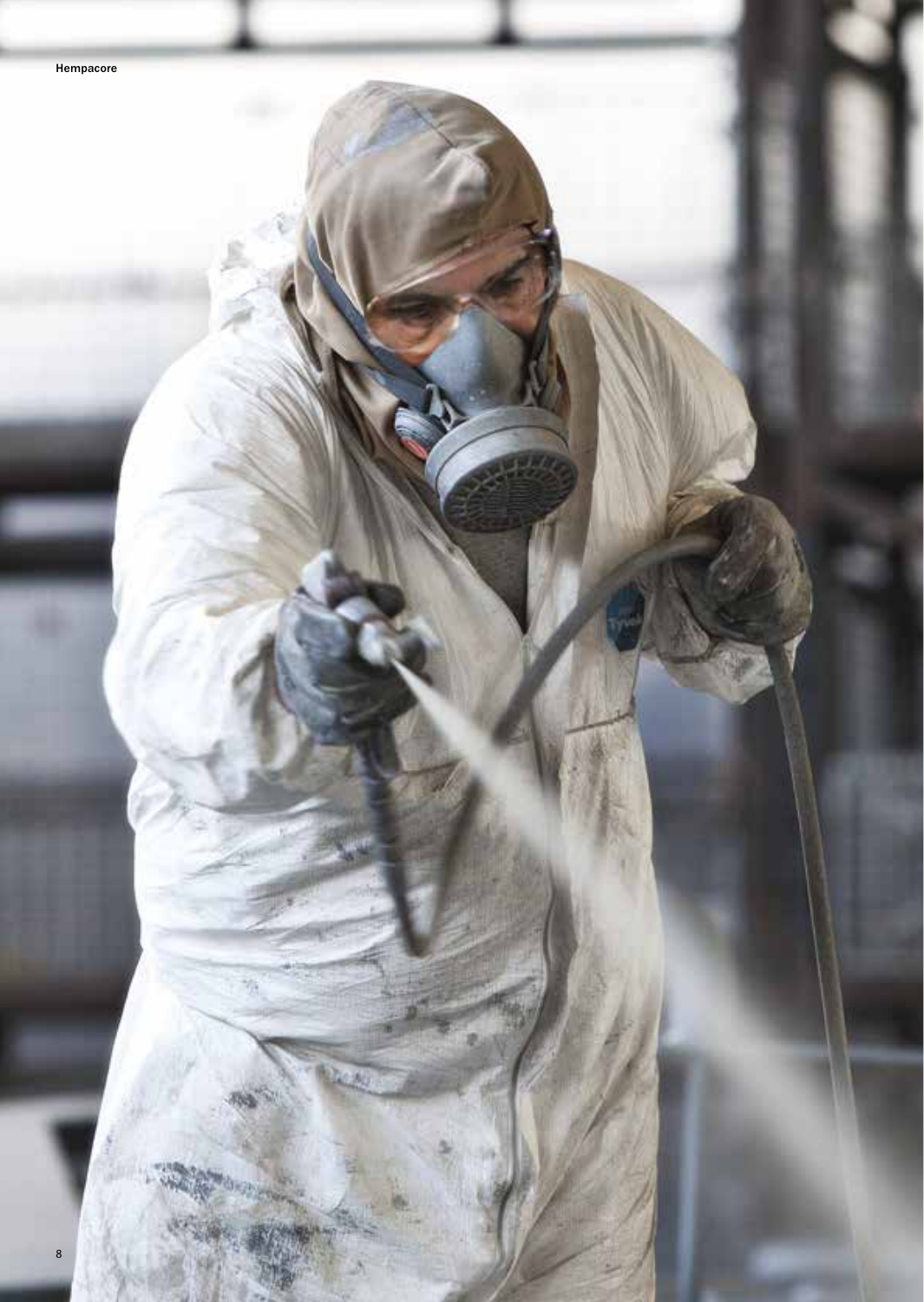### You can count on us

### Tested for fire, weather and application

All Hempacore coatings are tested extensively at our dedicated fire protection research and development facilities. The fire protection performance is tested for up to 2 hours under turbulent conditions, where the fire temperature is over 1000°C.

In addition, we make sure that on-site conditions and the effects of weather will never compromise the level of fire protection the coating provides. Real-life scenarios are simulated by testing weathered coating systems and profile sections that have loads applied. For weather durability, we test the products in cycles with extreme temperature shocks across the range -20°C to +70°C and where the relative humidity reaches up to 95 per cent (+/-5 per cent). Application properties are also tested in a broad range of climatic conditions.

### Our commitment to quality

We pride ourselves on consistency. Our strict quality control systems ensure that Hempacore conforms to the same high standards all around the world.

- All our factories are ISO certified.
- We make sure that all raw materials used are of the same high quality.
- We follow strict internal and industry guidelines for quality control at all Hempacore production sites to make sure that the fire performance meets requirements.

This commitment to consistent quality ensures that you always know precisely what you are getting. We're there when you need us.

#### Environment

At Hempel, we support the protection of the environment and are fully committed to sustainability. We work actively to reduce the impact of our operations on both the community and the environment, within the limits of sound economics and current available technologies. Our range of coatings includes low or no-solvent and low or no-VOC products, allowing our customers to comply with the most demanding environmental requirements.

### Certifications and approvals

With the Hempacore intumescent range, you get coatings with a very wide scope of both international and local approvals.

The global approvals include:

- BS 476-21
- EN 13381-8
- GB 14907
- GOST 53295
- AS1530.4

For more information, please contact your local Hempel office.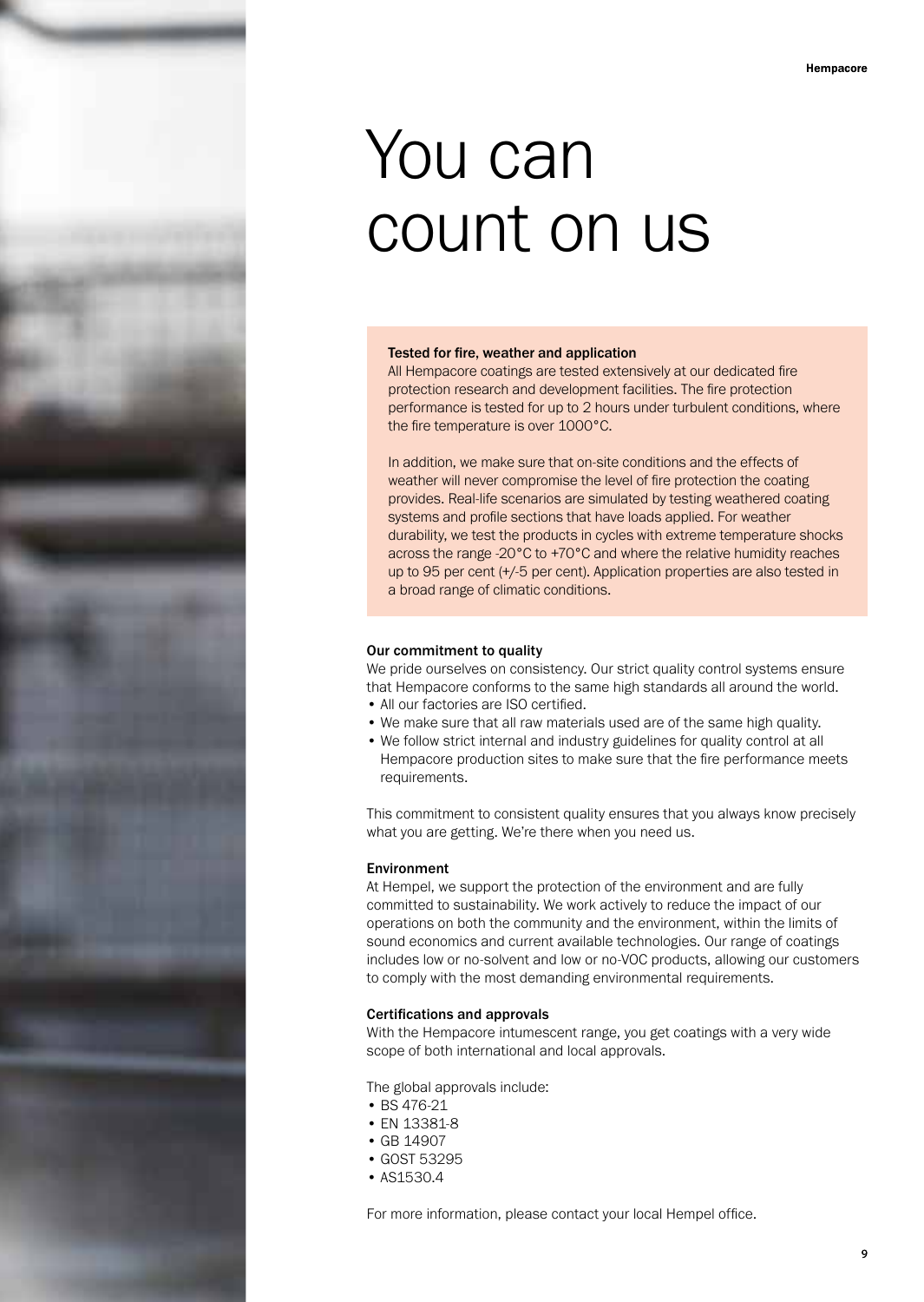# Tailor-made for the cold

#### Seafood cold store renovation, Faroe Islands

When Parlevliet & Van der Plas, a Dutch fishing and seafood company needed to protect their cold-store, their contractor Metaalbescherming Katwijk (MBK) chose Hempacore. The cold-store, located in the Faroe Islands is bound by regulations governing foodstuffs marketed in the EU, while the prevailing environment is classed (ISO 12944) as C4 in terms of steel corrosion. Another challenge of this project is compliance with the EN standard 13381-8 on reactive fireresistance protection applied to steel structures. As part of a tailor-made system, Hempacore will give the structure reliable, long-lasting protection in this aggressive environment.

![](_page_9_Picture_4.jpeg)

### The system Hempadur Fast Dry 17410 Hempacore One FD 43601

Hempathane 55210

# Safe landings

### Vienna Airport, Austria

When Haslinger Stahlbau needed technical advice on coatings for the new Hangar 7 at Vienna Airport, Austria, they turned to Hempel. The need was for a quick-drying, passive fire-protection coating system that would contribute to reducing overall construction time, whilst being capable of offering reliable, longlasting protection to the building in the case of fire. A system including Hempacore offered the right solution and was chosen by the applicators, SRB Rostschutz GmbH &Co. KG. The result is a high gloss surface finish with strong colour retention that complies with Europe's fire-resistance requirements for steel structures and will look good for years to come.

![](_page_9_Picture_10.jpeg)

The system Hempadur Fast Dry 17410 Hempacore One FD 43601 Hempathane 55210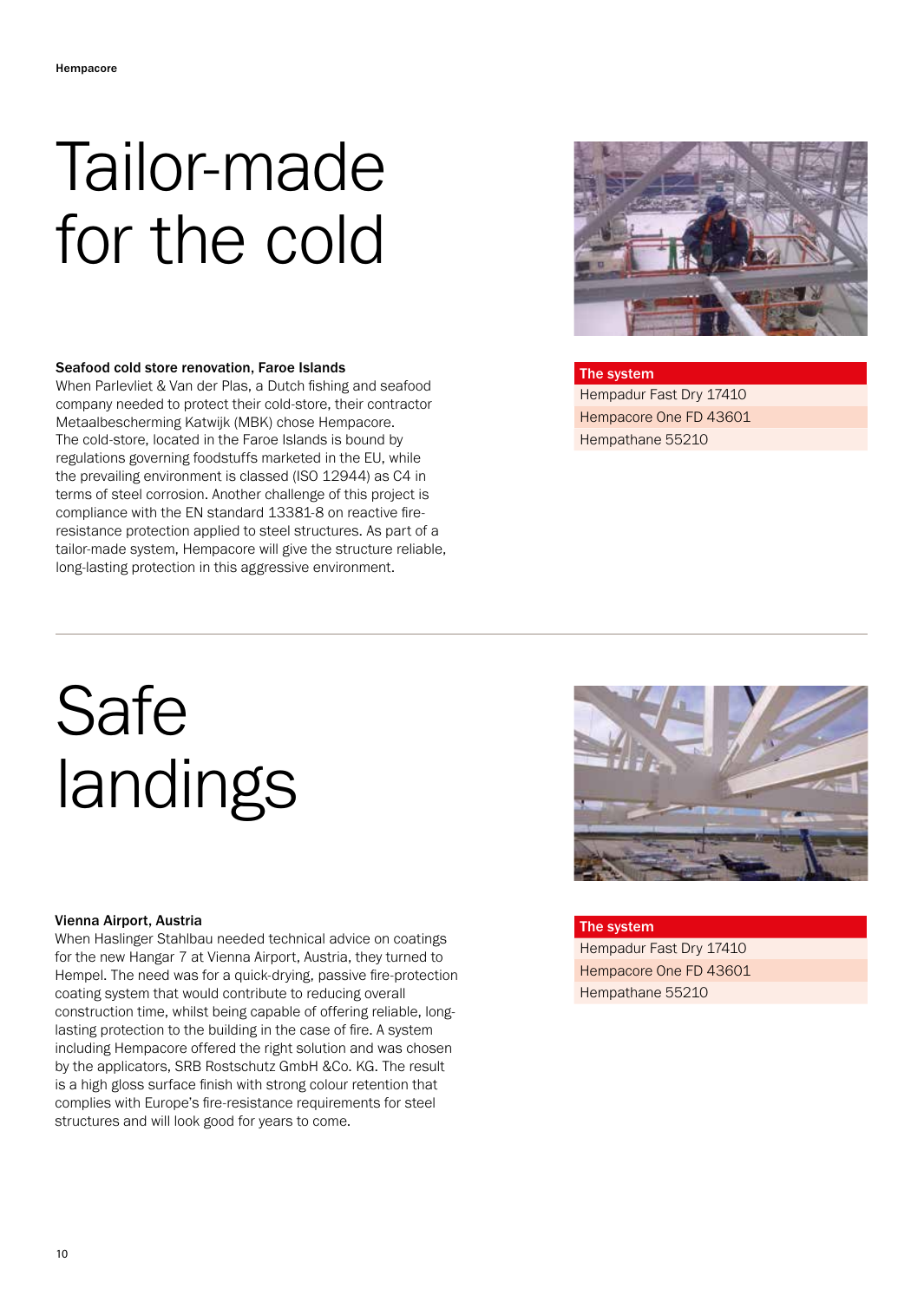## Advanced protection against corrosion and fire

Avantguard® activated zinc technology and Hempacore intumescent coatings together, provide excellent protection for structural steelwork.

Our Hempacore intumescent fire protection coatings are perfect for wide range of structures, from sports stadiums to airports and skyscrapers, ensuring structural integrity in case of fire, for up to two hours.

However, it is not enough to just protect against fire, the steelwork of a building must also be protected against corrosion.

Our Avantguard range of activated zinc coatings make ideal primers for fire protection systems and are approved for use with Hempacore One and Hempacore One FD. Our customers benefit from excellent anti-corrosion and fire protection in a single system with the added advantage of easy application that saves both time and money during construction.

Visit avantguard.hempel.com for more information.

**MINIMARY** 

**AWW**